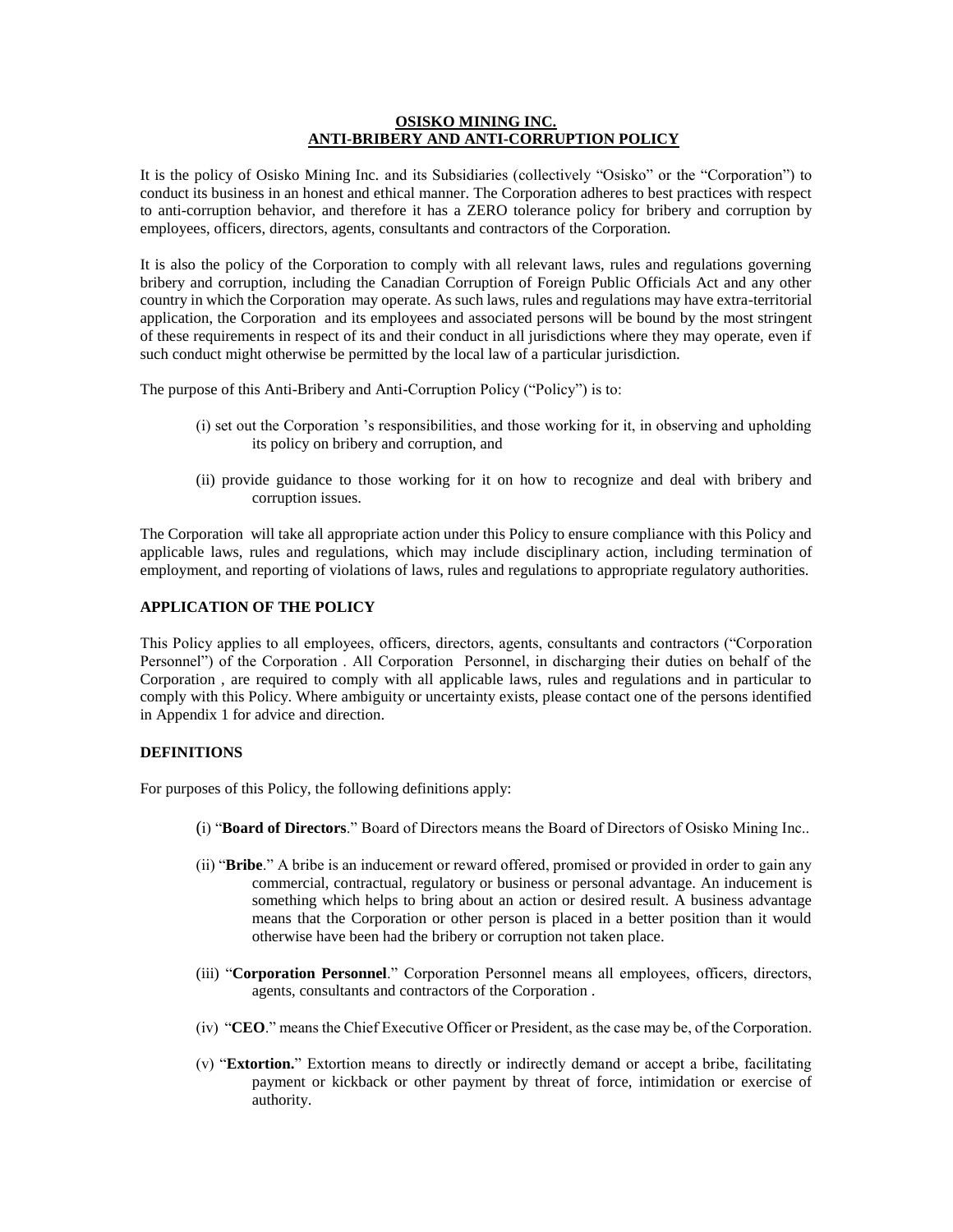- (vi) "**Facilitating Payment**." A facilitating payment is a small, unofficial payment made to expedite routine governmental action that does not involve obtaining, retaining or directing business. Examples include payments to (a) secure processing of visas, permits or papers such as work orders or customs documents to process legally transmitted goods and (b) induce minor government functionaries (government employees without discretionary authority over a project or transaction) to complete their jobs in the manner required and where the situation does not involve the securing of business.
- (vii) "**Government Official**." A Government Official is any official of a governmental entity, a public international organization (such as the World Bank), a regional development bank or other multilateral organization or a person who performs public duties or functions of a legislative, administrative or judicial nature. For purposes of this Policy, governmentowned companies and their instrumentalities are considered to be governmental entities, and their employees, officers, directors, agents, consultants and contractors are considered to be Government Officials.
- (viii) "**Kickback**." A kickback is a payment of any part of a contract amount made to an employee or agent of a contracting party by another contracting party, directly or by use of other techniques such as subcontracts, purchase orders or consulting agreements, to channel payments to a Government Official, Politician, contracting party or its employees or agents, or their relatives or business associates.
- (ix) "**Political Contribution**." A Political Contribution is a contribution of money, goods or services to support a Politician or a political campaign or initiative.
- (x) "**Politician.**" A Politician is a political candidate, a political party, any official of a political party, any employee or agent of any politician, and any person acting on behalf of a political campaign or initiative.

### **ANTI-BRIBERY AND ANTI-CORRUPTION STANDARDS**

Neither the Corporation nor any Corporation Personnel may:

- (i) offer, solicit, promise, give or accept a Bribe, Kickback, or any other improper payment with the expectation or hope that an advantage in business will be received or to reward a business advantage already given;
- (ii) offer, promise or give a Facilitating Payment to a Government Official or Politician;
- (iii) offer, solicit, promise, give or accept a gift or hospitality unless permitted by the Gift and Hospitality Standards set out below;
- (iv) offer, promise or give a Political Contribution unless authorized by the Political Contribution Standards set out below;
- (v) engage in any act of Extortion, or submit to any act of Extortion unless subjected to immediate threat of personal safety; or
- (vi) threaten or retaliate against another person who has refused to engage in activity prohibited by this Policy or who has raised concerns under this Policy.

## **GIFT AND HOSPITALITY STANDARDS**

General Standards. Corporation Personnel may not give or accept gifts or hospitality/entertainment in relation to the Corporation and its business except in compliance with these standards: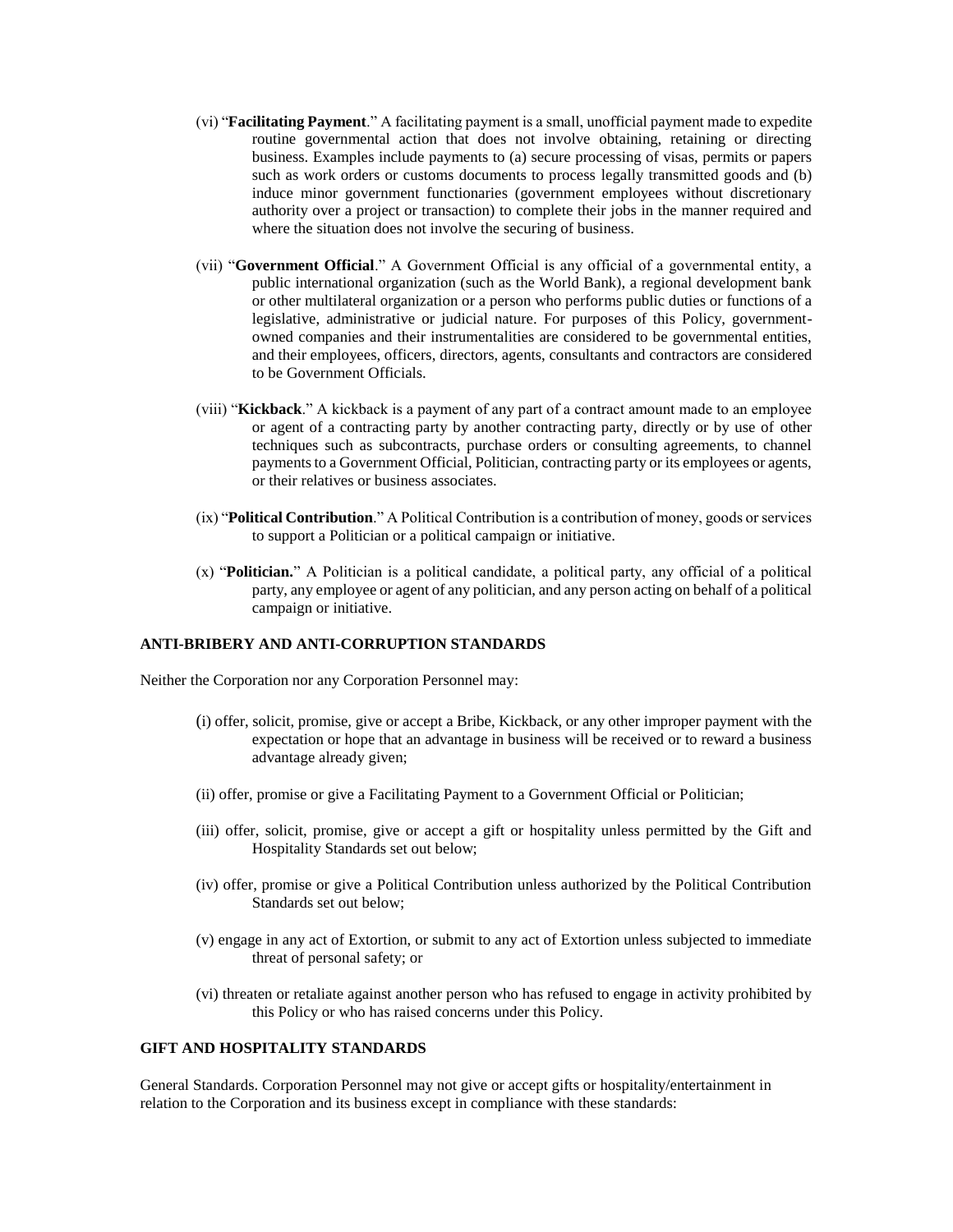- (i) the gift or hospitality may not be given or accepted with the intention or expectation of influencing a party to obtain or retain business or a business advantage, or as a reward for the provision or retention of business or a business advantage, or in explicit or implicit exchange for favours or benefits;
- (ii) the gift or hospitality must be customary or not unusual to the industry;
- (iii) the gift or hospitality must not violate local laws or local norms;
- (iv) any gift or hospitality given must be in the name of the Corporation and not in the name of any individual;
- (v) any gift or hospitality may not be in the form of cash or cash equivalents (such as vouchers or gift certificates);
- (vi) the gift or hospitality must be of an appropriate type and value and given or accepted at an appropriate time, taking into account the business relationship with the other party, any pending action expected of the other party, and the reason for the gift or hospitality; and
- (vii) the gift or hospitality must be given and accepted openly and not secretly.

#### **Gifts and Hospitality to Government Officials and Politicians.**

Prior written approval of the CEO must be obtained for any gift or hospitality given to or received from any Government Official or Politician, provided that gifts or hospitality of an insignificant or nominal value, such as promotional items (e.g., pens of nominal value, notepads, diaries, calendars and hats or clothing with a logo)

**Gifts and Hospitality to Others.** Gifts or hospitality to persons other than Government Officials or Politicians should never be offered or accepted without the prior written approval of the CEO where the value of the gift or hospitality per person exceeds the limits established by the CEO from time to time. The limits so established will be posted by the Corporation from time to time. Gifts or hospitality of an insignificant or nominal value, such as promotional items, meals or refreshments offered during a meeting may be given and accepted without such prior approval. In applying this policy:

- (i) take care that several smaller gifts or levels of hospitality are not given or received if the total value exceeds the limit established by the CEO, over a twelve months period;
- (ii) where a gift is received that is in excess of the limits established by the CEO, and it would be impractical or offend local custom to return it, the CEO will decide whether it is appropriate to keep the gift or donate it to charity;
- (iii) if there is an occasion where Corporation Personnel and their families are offered hospitality that exceeds the standards established by the CEO, and it may be regarded as offending local custom to decline the offer, the matter will be referred to the CEO for decision.

**Gifts and Hospitality Register.** All gifts and hospitality provided, received or declined must be recorded in the Corporation 's Gift and Hospitality Register which is maintained by the Chief Financial Officer of the Corporation or designees; provided that gifts or hospitality of an insignificant or nominal value, such as promotional items, meals or refreshments offered may be given and accepted without being recorded.

## **POLITICAL CONTRIBUTION STANDARDS**

The presumption is that the Corporation does not make Political Contributions to Politicians or to political parties, political campaigns or initiatives. All requests, of Corporation personnel of Endeavour, for political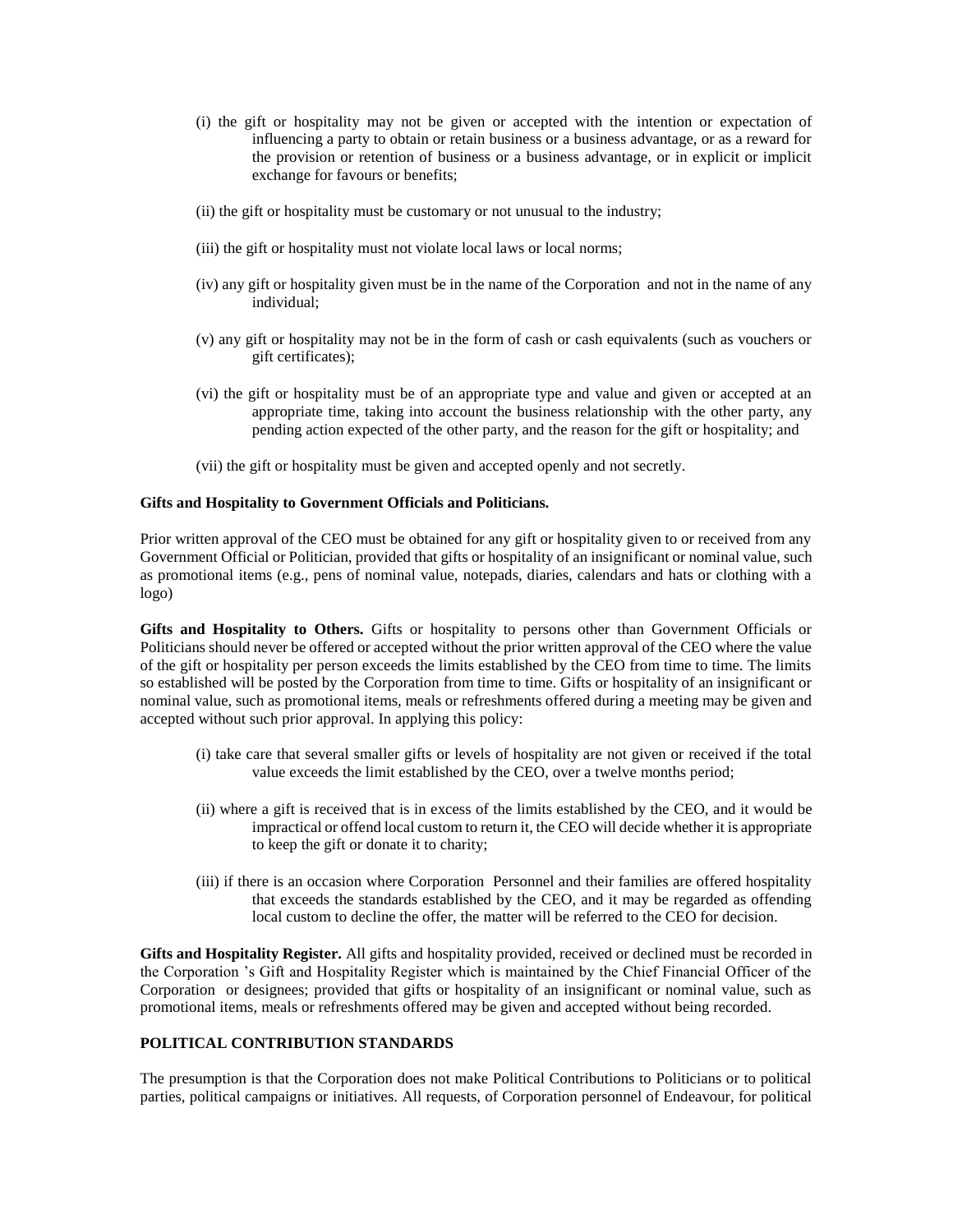contributions must be pre-approved by the Board of Directors, and no Political Contributions may be made unless the Corporation has received a satisfactory opinion of qualified legal counsel. No Political Contributions may be used as a subterfuge for bribery.

## **FACILITATING PAYMENTS**

The Corporation does not make Facilitating Payments of any kind, although such payments are permitted by Canadian Corruption of Foreign Public Officials.

## **RED FLAGS**

The following is a list of "red flags" that may indicate the possible existence of Bribery or other corrupt practices, and should be kept in mind by all persons subject to this Policy:

- (i) use of an agent or consultant with a poor reputation or with links to Government Officials or Politicians;
- (ii) unusually large commission payments or commission payments where the agent or consultant does not appear to have provided significant services;
- (iii) cash payments or requests for cash payments;
- (iv) payments without adequate paper trails or compliance with normal internal controls;
- (v) bids for construction or other services where the amounts bid are significantly in excess of prevailing levels;
- (vi) unusual bonuses for which there is little support;
- (vii) payments to be made to third party countries or to offshore accounts;
- (viii) failure to follow standard contracting practices;
- (ix) unexplained preferences for certain contractors;
- (x) invoices in excess of contract amounts, or undocumented or inadequately documented change orders.
- (xi) requests by Government Officials that contributions be made to charitable or third party organizations.

### **RESPONSIBILITIES UNDER THIS POLICY; REPORTING VIOLATIONS**

All Corporation Personnel must read, understand and comply with this Policy. Compliance includes the prevention, detection and reporting of Bribery and other conduct that violates this Policy. If you have any questions regarding this Policy, we encourage you to raise any questions with one of the persons identified in Appendix 1.

If you are asked to make a payment on the Corporation's behalf, you should always be aware of what the payment is for, whether the amount is proportional to the goods or services provided, whether the circumstances indicate that the payment is reasonable, and whether the payment is properly documented.

If you have any suspicions or concerns regarding payments or other conduct to which this Policy applies, or if you become aware of any action in conflict with this Policy that has been solicited by any person, you must report those concerns or actions to your supervisor, or report your concerns to one of the persons identified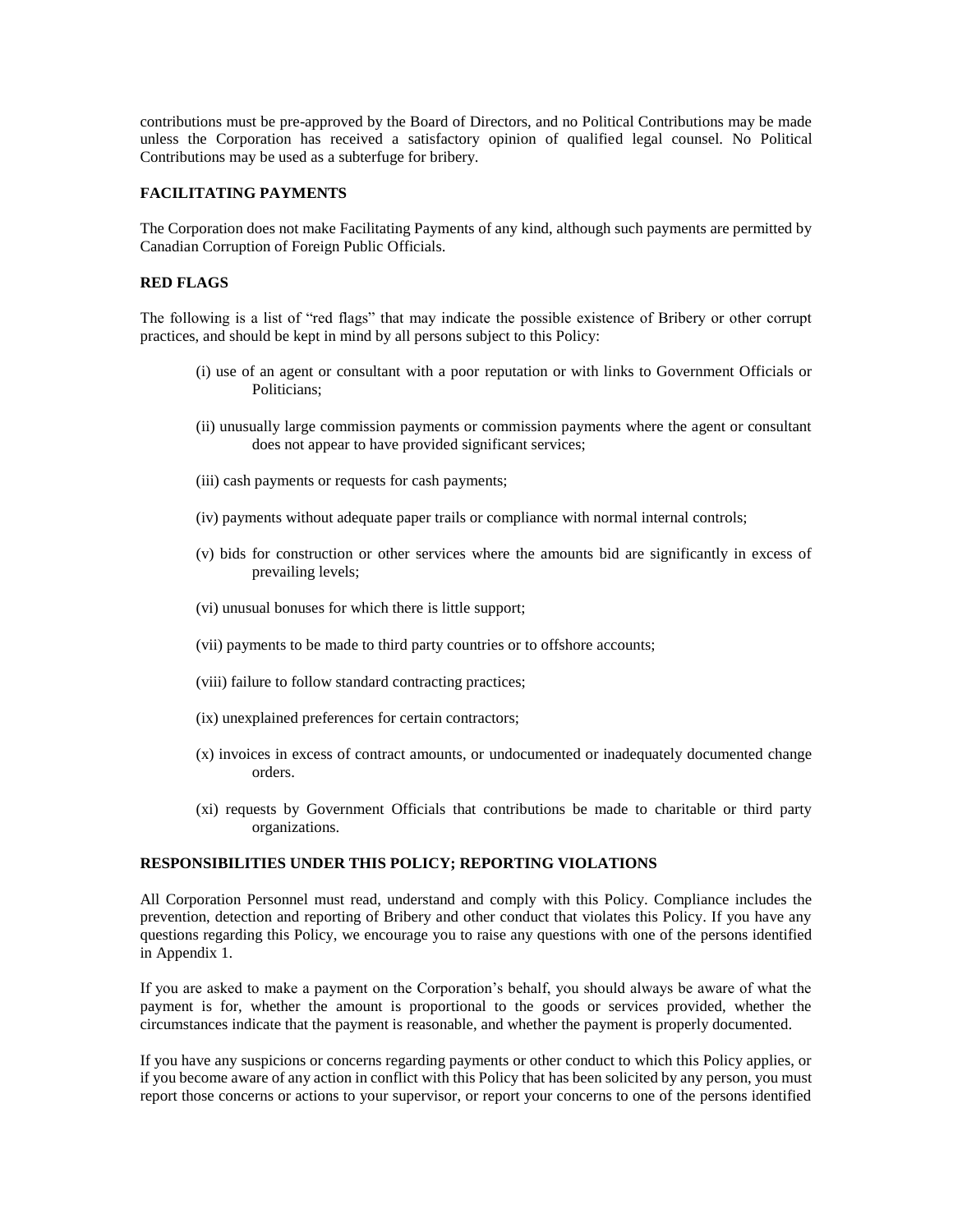in Appendix 1, or report your concerns under the Corporation's Whistleblower Policy. A copy of the Whistleblower Policy may be found on the Corporation's website.

Persons who become aware of concerns or circumstances that warrant or require reporting under this Policy are sometimes worried about repercussions. The Corporation encourages openness and will support anyone who raises genuine concerns in good faith, even if they turn out to be mistaken. No person will suffer penalty or other adverse consequences for refusing to engage in Bribery or other conduct prohibited by this Policy or for reporting possible wrongdoing, even if the Corporation loses business or otherwise suffers a disadvantage.

## **INVESTIGATION AND DOCUMENTATION OF REPORTS**

Any reports of solicitation to engage in prohibited acts or possible violations of this Policy will be reported to the CEO and the Chairman of the Audit Committee.

The report will be recorded and an investigation file established. The matter will be investigated and documented pursuant to the Audit Committee Procedures set out in the Corporation's Whistleblower Policy. At the election of the Chairman of the Audit Committee, the investigation may be conducted by outside counsel, outside accountants or others employed by the Chairman of the Audit Committee.

The identity of any person filing a report will be treated on a confidential basis to the extent possible, and only revealed on a need to know basis or as required by law or court order.

If the investigation has confirmed unlawful, violative or other questionable conduct, it will also be reported to the Board of Directors.

If any unlawful, violative or other questionable conduct is established, the CEO shall cause such remedial action to be taken as the Board of Directors deems appropriate, which action shall be documented in the written report.

## **CONSEQUENCES OF NON-COMPLIANCE WITH THE POLICY**

Failure to comply with this Policy may result in severe consequences, which may include internal discipline and termination of employment. In cases where the conduct violates applicable laws, rules and regulations, the Corporation may also refer the matter to appropriate regulatory authorities, which could result in penalties, fines and imprisonment.

## **RECORD-KEEPING**

The Corporation shall keep and maintain accurate books and records. All payments made to or by Corporation Personnel must be fairly, accurately and properly recorded and reported and must properly and fairly record the transactions to which they relate. Recording such payments in any way which would conceal their true nature or which is contrary to applicable accounting standards is not permitted. The Corporation complies with standard accounting practices and policies and is required to make and keep books, records and accounts which accurately and fairly reflect the all business transactions, assets and liabilities. There must be no "off the books" or secret accounts.

## **COMMUNICATION OF POLICY; ANNUAL CERTIFICATION; MONITORING**

All Corporation Personnel will be provided a copy of the Policy and any amendments and advised that it is available on the Corporation's website.

Detailed training on this Policy will form a part of the induction process for all new Corporation Personnel, and all Corporation Personnel will be provided with periodic refresher training to ensure their continued understanding and compliance with this Policy.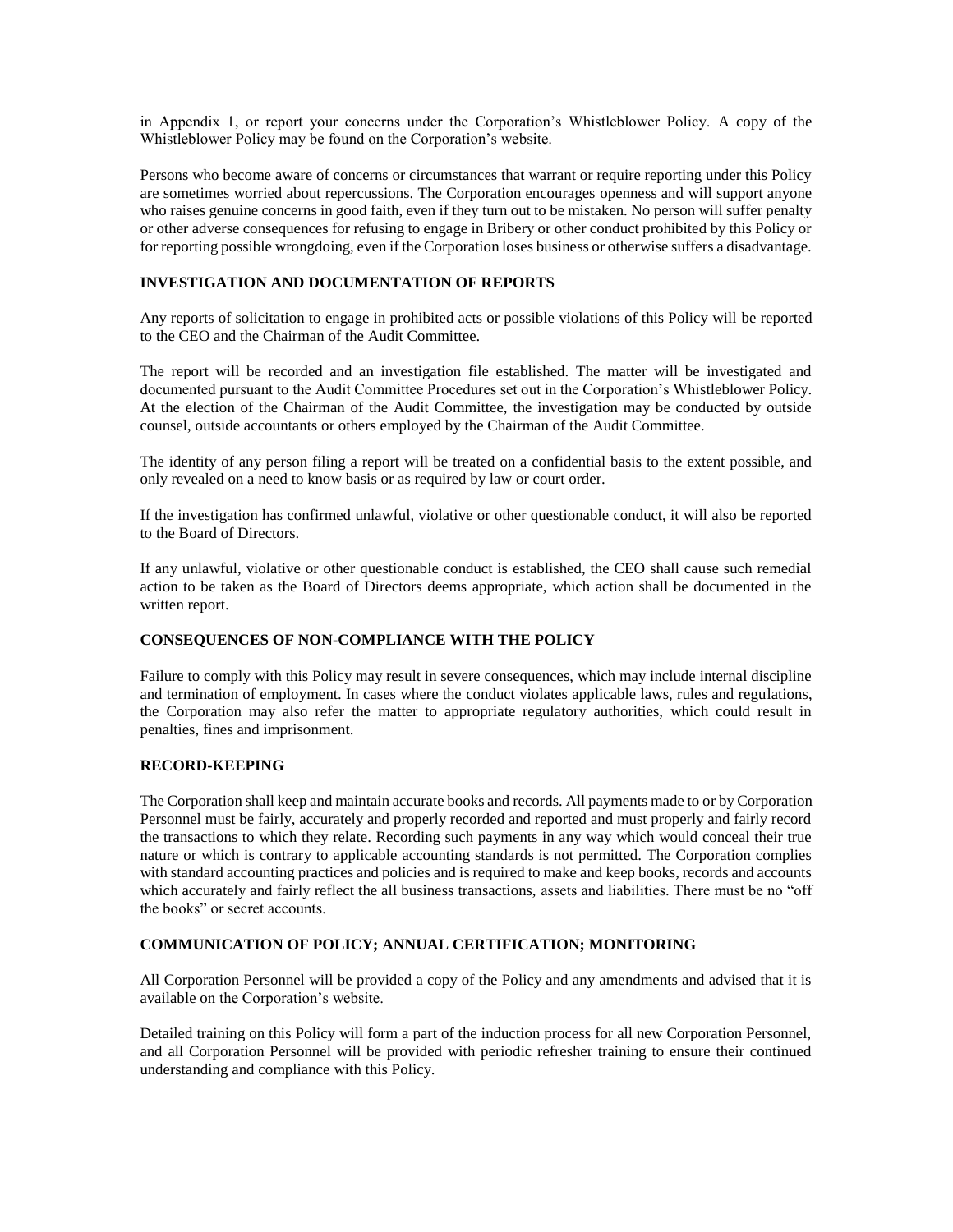All contracts with employees, agents, consultants and contractors will require that they agree to abide by this Policy, and Corporation Personnel will provide an annual written certification of compliance with this Policy.

Management will periodically audit internal control systems and procedures to provide assurance of effective compliance with this Policy.

Management will periodically audit the Policy training programs to ensure that effective training is provided to all Corporation Personnel.

The Board of Directors will periodically review this Policy and make such changes therein as the Board of Directors deems appropriate.

### **Company Assistance**

Any person who has any questions about this Policy may obtain additional guidance from the Corporation's senior management and legal counsel. However, the ultimate responsibility for adhering to the Policy and avoiding improper transactions rests with each Director, Officer or employee of the Corporation.